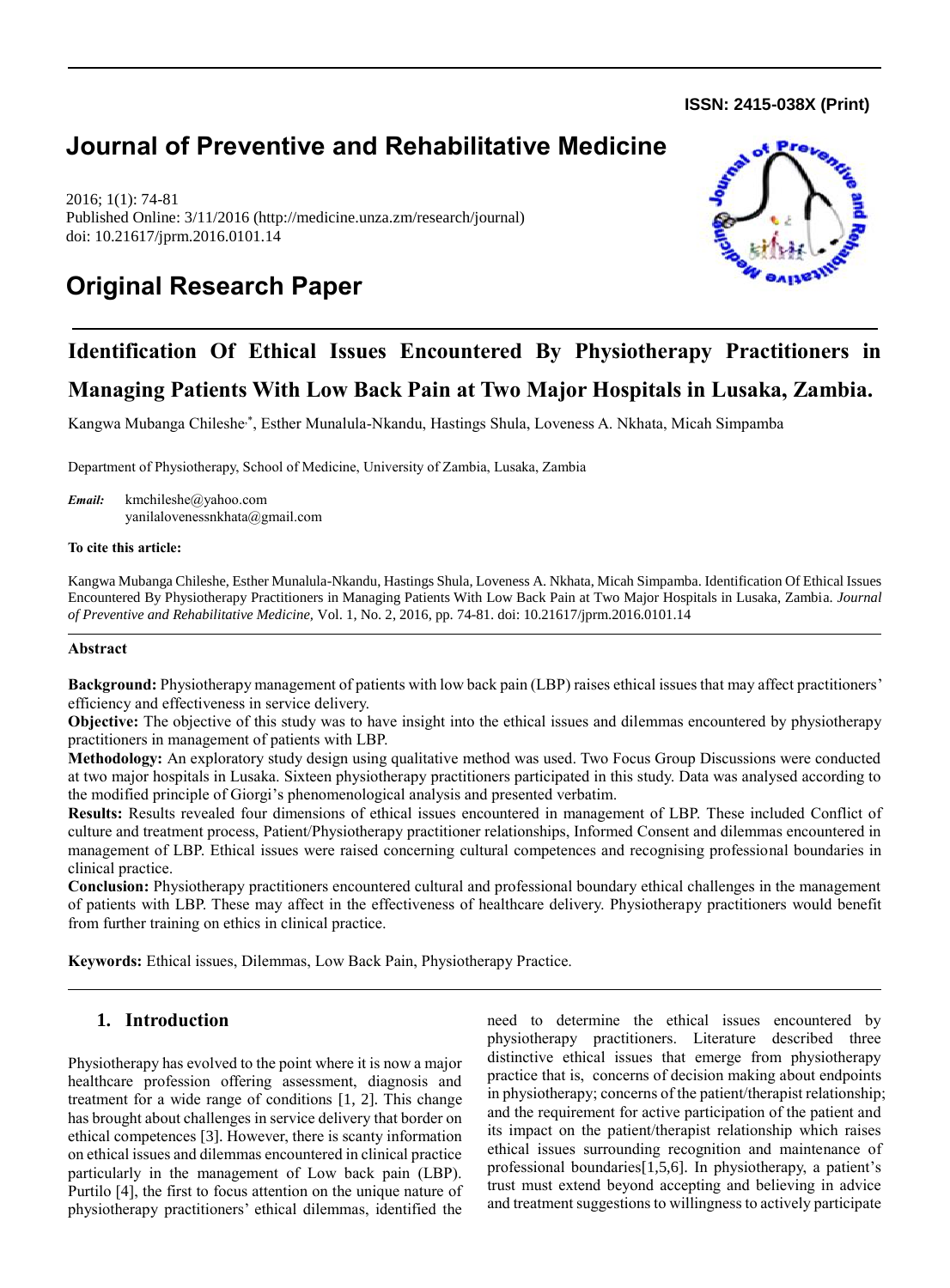and collaborate to achieve the physical and functional goals set by his or her therapist [7]. During an interview study of Danish physiotherapists Praestegaard and Gard [8] concluded that Danish physiotherapists were interested in the ethical dimension of physiotherapy but not consciously aware of when, why or how often ethical issues occurred in practice. In addition, this low degree of awareness is reported to have led to several immoral and sometimes even illegal actions. The impact of institutional environment on generating ethical issues and on practitioners' management of these issues needed more systematic investigations [9]. Ethical dilemmas have also been reported on peer physical examination in pelvic floor physiotherapy practice among Australian students; raising issues of feeling pressurised to participate despite their own discomfort and embarrassment [10].

Leaders within physiotherapy had repeatedly noted that increased autonomy had brought more complex ethical issues, dilemmas and responsibility [11]. The chronic nature of most of the conditions managed in physiotherapy such as LBP entails prolonged visitations to physiotherapy. For instance, at UTH patients attend physiotherapy sessions for more than three months [12]. Management of LBP involve assessment and treatment procedures which require exposure of the back to the level of the buttock and hands-on procedures of palpations and manipulations [13]. In most African cultures including Zambia, exposure of certain parts of the body is a very sensitive issue and the mere mention of the lower back may be a taboo among others therefore, it has to be handled with caution. Often, patients do not choose who they want as a healthcare provider when they visit a hospital especially in public institutions. Therefore, they are vulnerable to variations in care and to potential exploitation, and the result of poor behaviour on the part of the practitioner can have dire consequences [14]. At times, physiotherapy practitioners have found themselves handling marital problems relating to difficulties with sexual function for patients with LBP, through counselling and advice, a skill that they may not have competence. Kamau [15] also reported that patient with LBP face problems with sexual function and patients were of the opinion that their spouses needed to be given some counselling and advice to understand back problems. This extended role of physiotherapy practitioners may pose as a cultural challenge since marital issues are expected to be discussed only among married individuals.

Very few studies have attempted to define ethical issues physiotherapy practitioners routinely face in practice [11]. In the last decade, there has been a partial closing of the gap between theory and practice due to an increase in research about the "unique ethical issues encountered in physiotherapy practice [16]. Locally there is scanty information on ethical issues encountered in specific areas of physiotherapy practice including the physiotherapy management of LBP. We therefore, set out to highlight ethical issues and dilemmas encountered by physiotherapy practitioners in the management of LBP and the factors influencing them.

# **2. Methodology**

The study was exploratory and qualitative in nature. Data was collected from two focus group discussions which involved physiotherapists from UTH and Levy Mwanawasa General Hospital (LMGH). UTH is the National referral hospital while LMGH is a tertiary hospital. Referrals from most parts of the country are attended to at these institutions and they have the largest physiotherapy staffing in the country that are exposed to patients with different social/cultural backgrounds. Ethical clearance was obtained from ERES. A tape recorder and note taking were used for data collection. Logical analysis was based on the Malterud [17] modified principle of Giorgio's phenomenon. This included transcription of audio tapes. Further, the viewpoints expressed were coded according to their frequency and relevance to the questions. The coded viewpoints were then grouped into themes and presented verbatim. The new themes that were generated from the two focus groups 'A' and 'B' were then combined through thematic analysis.

# **3. Results**

The study had a total of sixteen participants in two FGDs. All participants were Zambian and of Christian religion, only two participants were male. Table 1 highlights the participant's social demographic characteristics. Four themes were deduced from the FGDs. These included: Conflict between culture and treatment process, Patient/Physiotherapy practitioner relationships; Informed Consent; and dilemmas (culture; overexposure by patients; extended role of practitioners; recognising boundaries of accepting gifts; patients active involvement in their own treatment; adherence to therapy; personalisation of therapist; professional conflicts). The ethical concerns raised and experiences are illustrated verbatim in Table II and Table III respectively.

**Table 1: Socio-demographic characteristics of participants**

| <b>Variable</b>         | <b>Focus group A</b> | <b>Focus group B</b> |
|-------------------------|----------------------|----------------------|
| Gender                  |                      |                      |
| Male                    | $\mathfrak{D}$       | $\overline{2}$       |
| Female                  | 6                    | 6                    |
| Age-years               |                      |                      |
| $20 - 24$               |                      |                      |
| $25 - 35$               | 5                    | 5                    |
| 36-45                   | 3                    | $\mathfrak{D}$       |
| <b>Marital status</b>   |                      |                      |
| Married                 | 6                    |                      |
| Single                  | $\mathfrak{D}$       |                      |
| <b>Education levels</b> |                      |                      |
| Diploma EHC             | 6                    | 5                    |
| Degree UNZA             | $\overline{2}$       | 3                    |
| Work experience         |                      |                      |
| $1 - 5$ years           | 4                    | 4                    |
| $6 - 10$ years          |                      |                      |
| $11 - 15$ years         |                      |                      |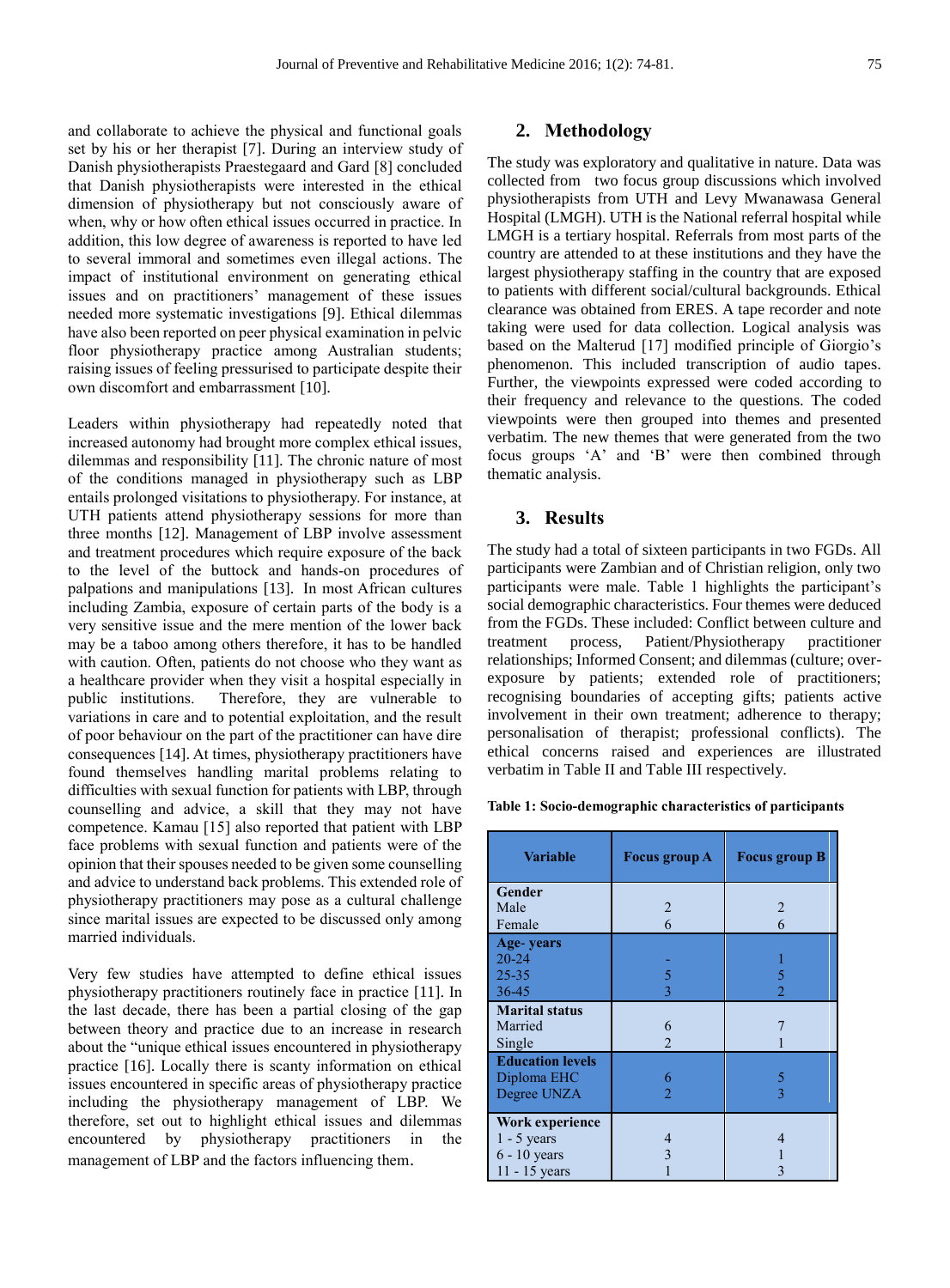#### **Table 2: Ethical issues and dilemmas identified in LBP management**

| <b>Dimensions</b>                             |                                                                                                                                                                                  | <b>Concerns raised</b>                                                                                                                                                             | <b>Influencing Factors</b>                                                                             |
|-----------------------------------------------|----------------------------------------------------------------------------------------------------------------------------------------------------------------------------------|------------------------------------------------------------------------------------------------------------------------------------------------------------------------------------|--------------------------------------------------------------------------------------------------------|
| 1.<br>2.                                      | Conflict between culture and<br>treatment process                                                                                                                                | Differences in age and gender<br>- exposure<br>- Physical contact<br>Discomfort with treatment modalities                                                                          | Cultural/religious beliefs                                                                             |
|                                               | Patient/Physiotherapy<br>practitioner relationships                                                                                                                              | Recognition and maintain ace of<br>professional boundaries                                                                                                                         | High frequency contact with patient,<br>misunderstanding<br>of<br>treatment.<br>personalisation of PTP |
| 3.                                            | <b>Informed Consent</b>                                                                                                                                                          | Inadequate information for informed<br>concert.                                                                                                                                    | Low staffing level, assumption that pt<br>understands<br>condition,<br>lack of<br>teamwork             |
| <b>Dilemmas encountered</b>                   |                                                                                                                                                                                  |                                                                                                                                                                                    |                                                                                                        |
| <b>Dimensions</b>                             |                                                                                                                                                                                  | <b>Concerns raised</b>                                                                                                                                                             | <b>Influencing Factors</b>                                                                             |
| <b>Cultural</b><br>1.<br>2.<br>3 <sub>1</sub> | <b>Culture</b><br>Over exposure by pt.<br><b>Extended role of PTP</b>                                                                                                            | Discomfort of PTP with Pt having<br>beads and tattoos around waist<br>Discomfort of PTP<br>Discomfort of PTP giving advice on<br>sex to elderly pt                                 | cultural beliefs                                                                                       |
| 5.<br>6.<br>7.                                | <b>Professional Limitations Dilemma</b><br>4. Personalisation of PTP<br><b>Accepting gifts</b><br>Pt active involvement in their<br>own treatment<br><b>Adherence to therapy</b> | Recognising pt's intension<br>Recognising boundaries of accepting<br>gifts<br>Unsupervised home programmes<br>Pt preference for alternative cures<br>(prayers, traditional healers | cultural values<br>nature of condition, culture<br>Pt autonomy<br>cultural beliefs                     |
| 8.                                            | <b>Professional Ethics dilemmas</b><br>Professional conflicts                                                                                                                    | Delayed treatment                                                                                                                                                                  | Cultural beliefs<br>Lack of teamwork, Respect for other<br>professions                                 |

*Key: PTP- Physiotherapy practitioner; Pt - Patient*

#### *Conflict between culture and treatment process*

The cultural values of patients and practitioners raised conflicts with the management process of LBP. Most participants said that differences in age and gender with their patients brought challenges when it came to exposure of patient and physical contact during treatment. This was attributed to religious values and beliefs especially among Muslims and some Christian women. However participants themselves did not express any difficulty in treating their patients except one participant who mentioned that she was uncomfortable treating male patients. One male participant narrated encounters where female patients were uncomfortable to be treated by him because it was against their traditional beliefs and society's perception. Exercises such as lifting of the pelvic area and massage therapy were said to be related to sexual acts.

#### *Patient/Physiotherapy practitioner relationships*

Participants raised ethical issues surrounding recognition and maintenance of professional boundaries were patients developed an emotional and physical attraction to them, or vice versa. This was attributed to; high frequency of contact with patients, misunderstanding treatment procedure, and personalisation of therapists.

#### *Informed consent*

Obtaining informed consent for treatment from a patient was an issue that had mixed opinions from participants. Initially participants insisted that the information given to patients when they come for treatment was adequate; insisting that patients were aware of reasons of referral to physiotherapy from their doctors. Nevertheless, later in the discussions, participants revealed that information given is not detailed because the specific diagnosis and effects of the treatment are not usually explained to the patient. This poor communication when obtaining consent for treatment was attributed to staffing level and work over-load.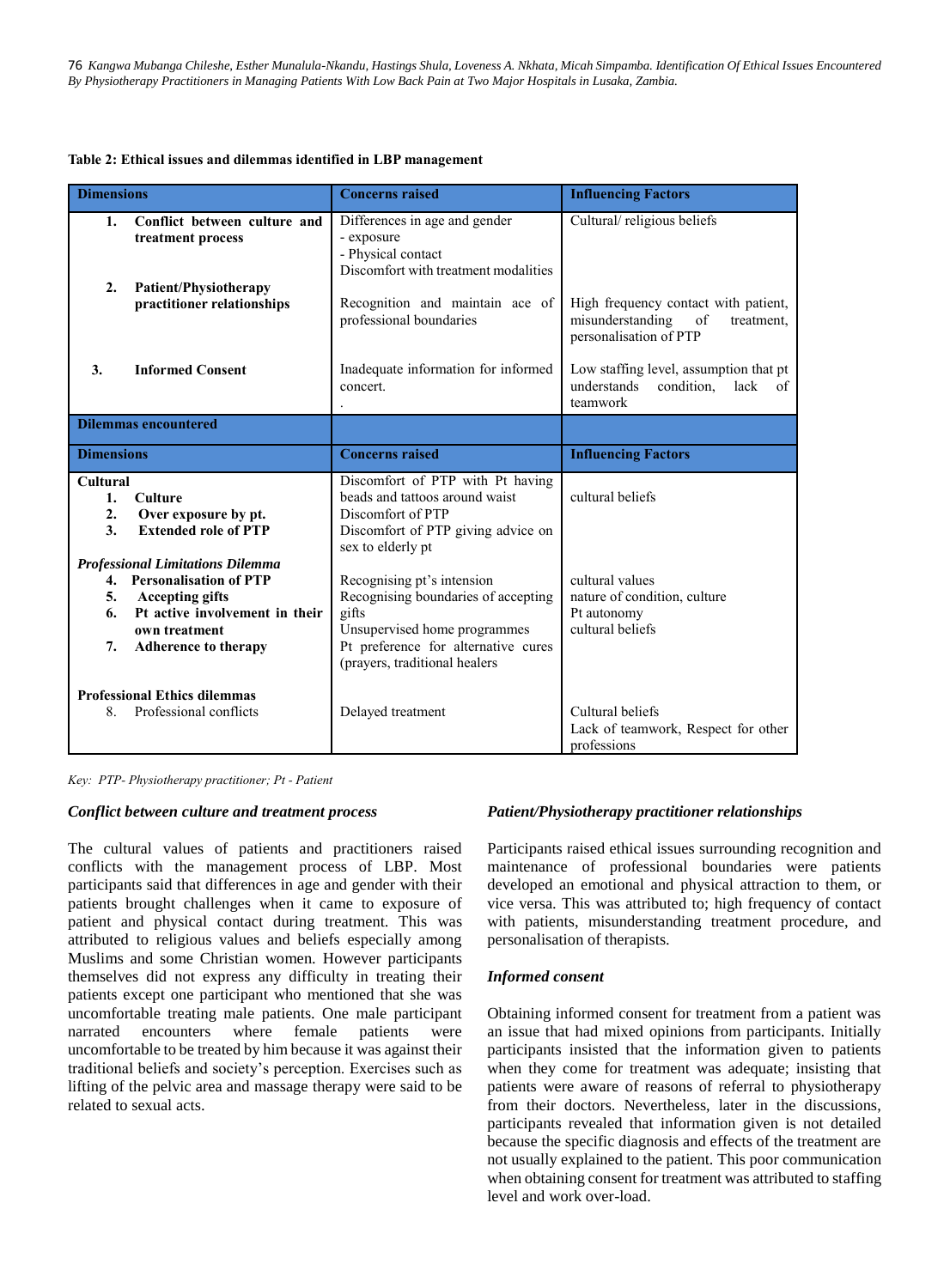**Table 3: Focus group discussions participant's experiences**

|                | <b>Themes identified</b>                                 | <b>Experiences</b>                                                                                                                                                                                                                                                                                                                                                                                                                                                                                                                                                                                                                                                                                                                                                                                                                                                                                                                                                                                                                                                                                                                                                                                                                                                                                                                                                                                                                                                                                                                                                                                                                                                                                                                                                                                                                                                                                |
|----------------|----------------------------------------------------------|---------------------------------------------------------------------------------------------------------------------------------------------------------------------------------------------------------------------------------------------------------------------------------------------------------------------------------------------------------------------------------------------------------------------------------------------------------------------------------------------------------------------------------------------------------------------------------------------------------------------------------------------------------------------------------------------------------------------------------------------------------------------------------------------------------------------------------------------------------------------------------------------------------------------------------------------------------------------------------------------------------------------------------------------------------------------------------------------------------------------------------------------------------------------------------------------------------------------------------------------------------------------------------------------------------------------------------------------------------------------------------------------------------------------------------------------------------------------------------------------------------------------------------------------------------------------------------------------------------------------------------------------------------------------------------------------------------------------------------------------------------------------------------------------------------------------------------------------------------------------------------------------------|
| 1              | Conflict between<br>culture<br>and<br>treatment process. | "Patients refuse treatment because of the therapist's age, gender, and<br>ethnicity."<br>"The Asian community mostly Muslims are usually selective with practitioners;<br>even Christian ladies would prefer to be treated by fellow ladies"<br>"This older lady in her 50s found me in the clinic. She bluntly denied me to treat<br>her, and asked for a lady therapist."<br>"The patient said he was more comfortable to be treated by a fellow man."<br>"Patient said I was too young for him to undress."<br>"In my culture no other man is allowed to touch a woman's waist."<br>"Touch mostly massage is part of sexual arousal; Elderly patient refused to do<br>bridging and related it to a sexual act. Patient asked therapist to climb on top<br>when asked to do bridging."                                                                                                                                                                                                                                                                                                                                                                                                                                                                                                                                                                                                                                                                                                                                                                                                                                                                                                                                                                                                                                                                                                          |
| $\overline{2}$ | Patient/Physiotherapy practitioner<br>relationships      | "Patient phoned me and said she felt she had found a man when she saw me in<br>the clinic. She was proposing and it was quite challenging."<br>"You put electrolytes on them, interferential; they would feel good there and<br>start making advances at you"<br>"Patient left without treatment on a day I wasn't working because he said he<br>just liked the way I massage."<br>"This patient I have treated for 4 sessions even calls me to find out if I am at<br>work before he comes for treatment"<br>"I fell in love with one patient but it was after the hospital arrangement."                                                                                                                                                                                                                                                                                                                                                                                                                                                                                                                                                                                                                                                                                                                                                                                                                                                                                                                                                                                                                                                                                                                                                                                                                                                                                                        |
| 3              | <b>Informed Consent</b>                                  | "We assess patients when they come but don't fully explain the findings,<br>benefit.'<br>treatment<br>the<br>and<br>"It's not always that you explain to patients because of reduced manpower;<br>there is no time."                                                                                                                                                                                                                                                                                                                                                                                                                                                                                                                                                                                                                                                                                                                                                                                                                                                                                                                                                                                                                                                                                                                                                                                                                                                                                                                                                                                                                                                                                                                                                                                                                                                                              |
| 4              | Dilemmas encountered                                     | "I was very uncomfortable treating a female patient who was wearing beads<br>around waist and had to cover the beads."<br>"One woman hesitated for me to treat her and said that in her culture no other<br>man is allowed to touch a woman's waist. So I called a nurse to help me treat<br>her."<br>"I have felt uncomfortable with patients of the opposite sex who over expose<br>themselves, looking at the private part."<br>"When I went in the treatment cubicle my boss was in his pant, it was difficult<br>for me to treat."<br>"We ask patient to rest the back from sexual activity but in so doing we interfere<br>conjugal<br>rights."<br>"Advising couples on sex in a home becomes a challenge when the couple is<br>elderly. But you have to help them"<br>"the culture surrounding gifts is that when one is not given a gift they feel<br>unappreciated."<br>"You can see that the gift is not genuine; if patient says the gift is genuine then<br>accept it."<br>"This patient started inviting me for beers, and buying shirts and trousers for<br>me. After discharge, she came back next day complaining of severe pain, then<br>offered another invitation for beer, so to avoid her, I decided to go on leave,<br>that's how her backache went (stopped attending physiotherapy)."<br>"In rehabilitation, work shifts from physiotherapist to patient directly, but<br>unsupervised, may not reach intended goals"<br>"Some patients will want to concentrate on prayer or traditional healers instead<br>of coming to the hospital."<br>"Patient had heard stories that my massage is good, so he wanted me to touch<br>his waist."<br>"Patient had destruction of lumbar spine on X ray, and doctors said it was<br>nothing. It was difficult to convince them until after sometime they did some test<br>and found that this patient actually had TB of the spine." |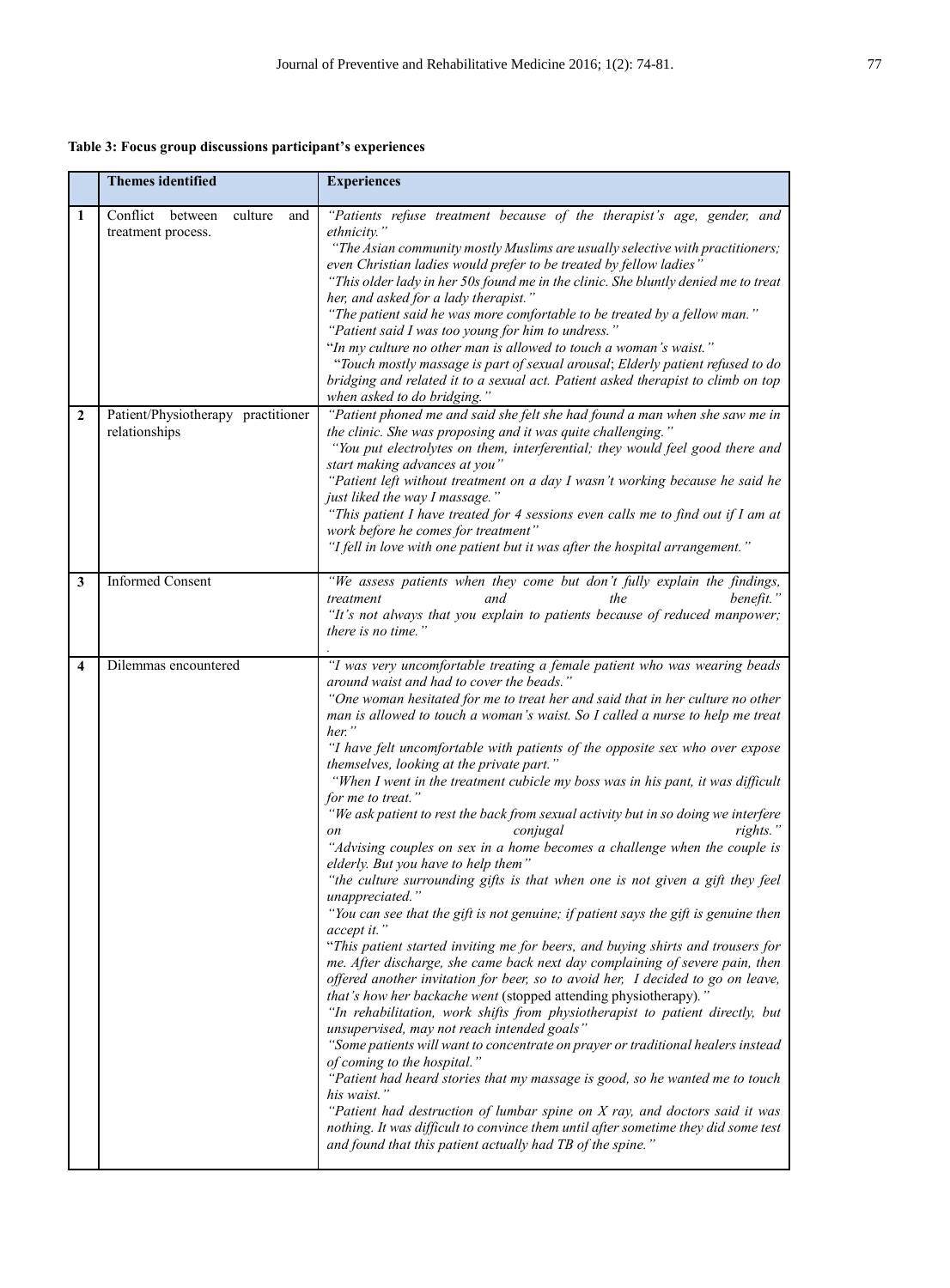#### *Dilemmas encountered*

Participants mentioned several dilemmas encountered in managing patients with LBP.

## *Cultural Dilemma*

Culture, in relation to traditional norms and social aspects raised issues of physiotherapy practitioners'/patients' comfort with treatment process and consequently affecting the effectiveness of treatment. Participants said that some female patients wear traditional beads around the waist; this makes (therapists) uncomfortable to assess or treat the patient because they do not want to touch or even look at the beads. Over-exposure by the patient was also a source of discomfort as reported by some participants. Patients would over-expose themselves, undress down to the pants despite receiving instructions to only expose the back. This made administering treatment difficult for the participants especially with patients of the opposite sex because they were uncomfortable to touch the patient. A participant narrated that she once had to treat her boss who over-exposed himself; she was very uncomfortable during the treatment. Extended roles; Participants mentioned that due to the nature LBP, sexual dysfunction was usually an associated problem. Participants said that in their observation, most persistent backache result from sexual activity. To solve this problem they have often had to involve themselves in their patient's personal lives through advice and counselling. Others expressed discomfort in giving advice and counselling elderly patients but felt compelled to do so because of their profession.

#### *Professional Limitations Dilemma*

The other dilemma was recognising boundaries of accepting gifts from patients. Participants mentioned that there was a conflict of professional ethics with culture, where gifts are considered as a way of appreciating. However, participants disagreed on which gifts were acceptable, with some feeling that accepting gifts can compromise the profession. Some participants reported that they were forced to discharge or refer patients to another practitioner because they were uncomfortable with the gifts. In one encounter, a participant said he was forced to go on leave to avoid the patient when her frequent gifts started making him feel uncomfortable. Personalization of physiotherapy practitioner; some patients insist on a particular physiotherapy practitioner to treat them, so much that the practitioner was unclear about the patient's intensions. In another incidence a participant said that a patient at private clinic threatened to go to another hospital if she was not available to massage him. The patient's active involvement in their own treatment also raises dilemmas in practice, such as unsupervised home programmes and lack of professional follow up through community based rehabilitation programmes, Participants said that they have to trust in feedback from caregivers or trust that patients are doing the correct things at home. Adherence to therapy; Patients may or may not adhere to therapy due to religious and traditional beliefs, Participants said that they cannot stop patients who want to concentrate on prayers or traditional healers instead of physiotherapy.

## *Professional Ethics Dilemma*

Another dilemma was the issue of professional conflicts. Participants revealed that some referring medical professions hesitate to consider physiotherapy practitioner's impression on patient's diagnosis hence delaying treatment.

## **4. Discussion**

Medical and health professionals encounter ethical issues in the course of their day-to-day practices which are not solely constituted by the decisions they have to make, but also by those that would be made by the patients [20, 11, 22]. In addition, in physiotherapy decision-making is not limited to the point of care alone; it often extends beyond treatment options. Furthermore, the four traditional ethical principles; respect for autonomy, beneficence, non-maleficence and justice guide the professional in evaluating situations and making decisions. However, these principles can be a source of conflicts and dilemmas in daily physiotherapy practice [23, 3]. This study revealed ethical issues concerning: conflict of culture and treatment process; patient/physiotherapy practitioner relationships; informed consent; and several ethical dilemmas.

Most participants raised issues of conflicts between culture and treatment process of LBP; citing challenges of patient's discomfort with exposure and hands-on techniques during treatment relaying to practitioner/patient's differences in age and gender, use of massage therapy and exercises like lifting of the pelvis which patients related to sexual acts. Respect for cultural values is cardinal to biomedical ethics; therefore, physiotherapy strives for cultural safety in clinical practice [24, 25, 26]. Patients have no influence on which physiotherapy practitioner to treat them [13]. All people belong to a culture, and some might even share more than one culture [26, 27, 28]. Flores [28] laments that in spite of the world having over 6000 languages, little is known about culture in health care and that clinical ramifications of culture are rarely evaluated. Further, "failure to consider a patients culture and linguistic issues can result in inaccurate histories and decreased satisfaction with care".

Physiotherapy practitioners often develop close relationships with their patients such that recognition and maintenance of professional boundaries becomes a challenge. This study revealed that patient/physiotherapy practitioner relationships do occur. This was attributed to high frequency of contact with patients. These findings are synonymous to Poulis [2] who echoed that physiotherapy practitioners often develop intimate relationships with their patients. In a study done earlier, a panel of experts identified future ethical issues relating to: the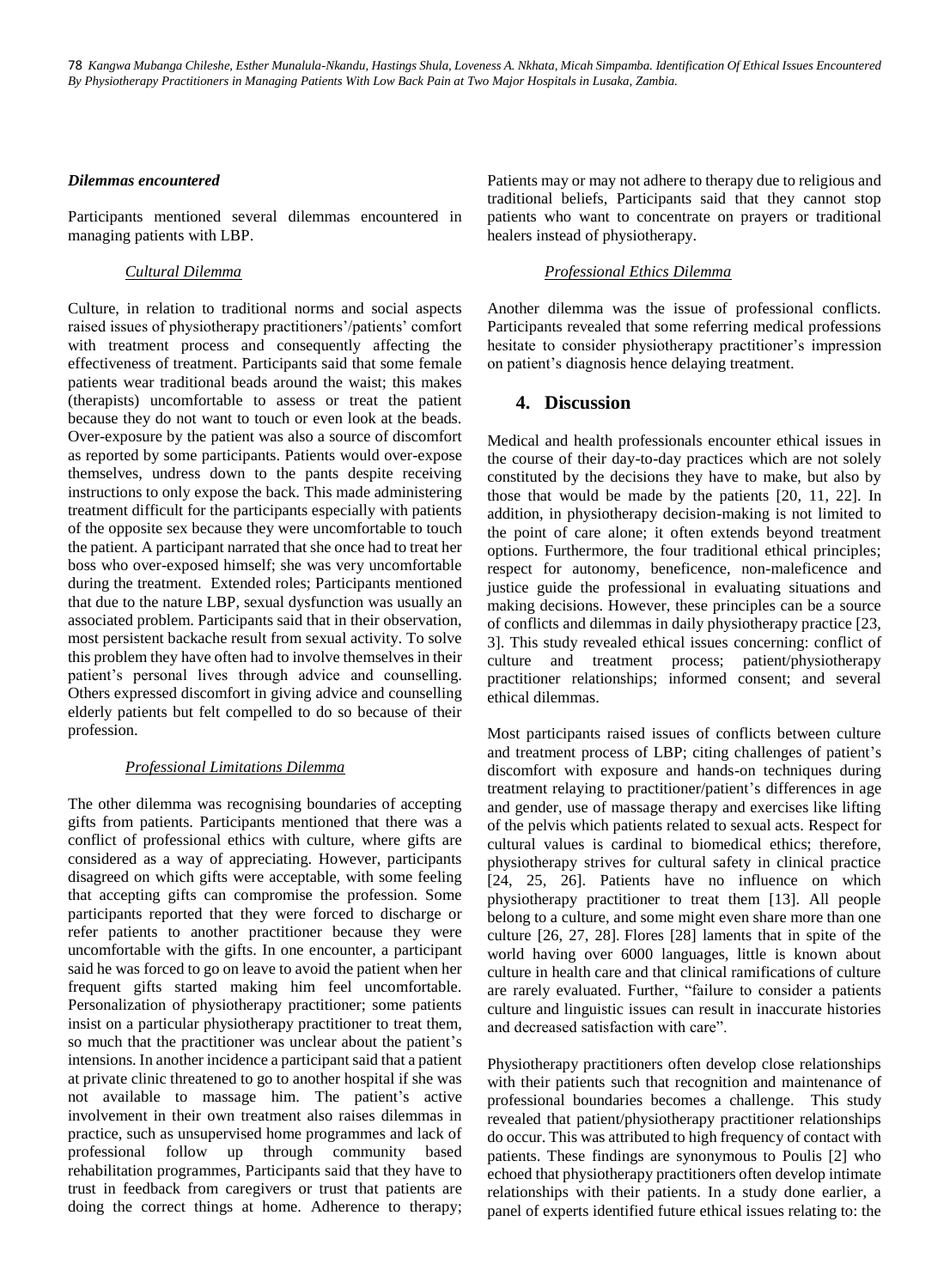sexual and physical abuse of patients by physiotherapy practitioners or those supervised by physiotherapy practitioners; and the need for practitioners to define the limits of personal relationships within the professional setting [29]. In a more recent study, physiotherapy practitioners reported having felt sexually attracted to a patient; having been sexually harassed by a patient; and having been told their touching or treatment was sexually inappropriate [6].

This study raised ethical questions surrounding informed consent raising concerns of how much information is given to the patient about their condition, treatment plan, effects of treatment and prognosis. It was concluded that physiotherapy practitioners were more concerned about treating the patient than explaining specific diagnosis, treatment process and effects of the treatment. This was attributed to low staffing level and work over-load. Practitioners also seemed to rely more on the assumption that the patients where well informed by referring doctors. The question that arises is; are the rights of the patient to autonomy being upheld? Similarly, another study also found that physiotherapy practitioners considered informed consent as a routine clinical explanation, rather than a process of providing explicit patient choices. They are concerned with information that led to a beneficial therapeutic outcome, rather than to enhance autonomous patient choice [30].

Health care professionals are responsible for fulfilling the goals of health care services-to promote well-being, cure illness, and ease suffering; certain ethical principles can guide their efforts. But which principle should take precedence can be a huge dilemma [31]. Five main dilemmas were raised in this study.

First was the discomfort of Physiotherapy Practitioner with patient associated to traditional beliefs, over exposure by patients, personalization of practitioners and extended roles: Culture in relation to traditional norms and social aspects raised issues of physiotherapy practitioners'/patients' comfort with treatment process and consequently affecting the effectiveness of treatment. Traditional norms of wearing beads and/or having tattoos around the waist seen in LBP patients' causes discomfort for practitioners especially where patients came with fresh tattoos. This study also showed that practitioners found it very difficult to treat patients who tend to over expose themselves despite being asked to only expose the lower back. The other source of discomfort for practitioners was the personalization of the practitioner. Some patients insisted on being seen by a particular practitioner so much that their intensions were questionable. *"Patient had heard stories that my massage is good, so he wanted me to touch his waist."* A study on ethical dilemmas of peer physical examination in pelvic floor physiotherapy practice among Australian students raised the issue of how students could feel pressurised to participate despite their own discomfort and embarrassment [32]. The question that arises is, should practitioners be obliged to treat patients despite their own discomfort? It was also observed that LBP brings about associated problems of sexual function in patients, which more often than not led to the practitioners becoming advisors and counsellors to the affected patients, furthermore, some patients would appreciate if their spouses were counselled on sex in relation to their LBP [14]. Most practitioners expressed discomfort in giving advice and counsel to elderly patients but felt compelled to do so because of their profession. Health professionals agreed that patients' sexual issues needed to be addressed and discussed in health services; however, they were poorly trained, ill prepared and rarely participated in such discussions [33]. This suggests that training in sexuality and sexual issues should be implemented as part of the training of physiotherapy practitioners.

The second dilemma was accepting gifts from patients*.*  Physiotherapy practitioners face conflict of professional ethics and social/cultural norms, where gifts are considered as a way of appreciation. The physiotherapy ethical code of practice does not allow accepting gifts or other considerations that influence or give an appearance of influencing their professional judgment from patients [34, 35, 36]. Physiotherapy practitioners are faced with a dilemma and are most of the times compelled to accept the gifts or see them as a sign of appreciation. Third ethical concern was the patients' active involvement in their own treatment raised concerns of unsupervised home programmes and lack of professional follow up through community based rehabilitation programmes. In rehabilitation patients are given home programmes but physiotherapy practitioners have to trust in feedback from caregivers or trust that patients are following the programme. McLean et al [1] also noted that patients are given exercise programmes to follow at home with no professional supervision [37]. The questions that arise are: Can the physiotherapy practitioner be sure that the patient is doing the correct pattern of exercise? Who is responsible for effective rehabilitation, the patient, the caregiver or the professional?

Adherence to therapy raised the fourth dilemma*, i*t was noted that patients may or may not adhere to therapy. Despite knowing the benefits of physiotherapy, practitioner cannot stop patients who want to concentrate on prayers or traditional healers instead of physiotherapy. Other authors also identified factor to adherence which appear to be common to all nations but unique to third world countries like India were issues of social and cultural factors were raised [38]. Physiotherapy practitioners in this study had also related to the cultural factors posing a challenge to adherence. Lastly the fifth dilemma raised concerns of professional conflicts: Participants revealed that some referring medical professions hesitate to consider physiotherapy practitioner's impression on patient's diagnosis hence delaying treatment. The physiotherapy practitioner sees the patient's condition deteriorate and has the challenge of convincing the doctor to re-examine patient.

## **5. Conclusion**

Physiotherapy practitioners faced many ethical challenges in managing patients with LBP. A patient's right to make her or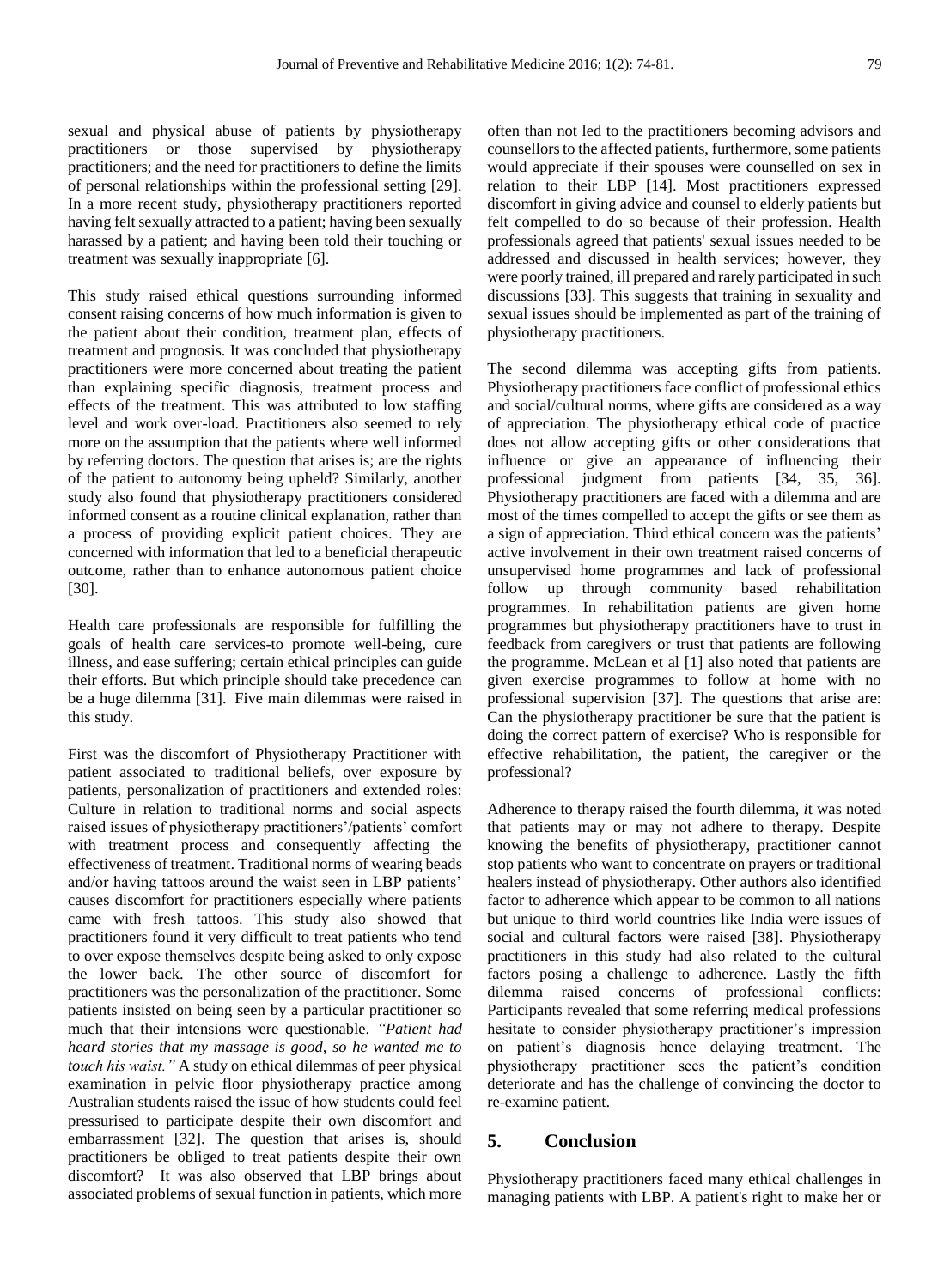his own choices exists even when experts disagree with the choices the person is making. Conflict can arise because physiotherapy practitioners also have a responsibility to avoid causing harm, as expressed by the ethical principle of no maleficence. Physiotherapy practitioners are also obliged to give treatment that is beneficial to the patient (beneficence) and to uphold the principle of justice in their delivery of healthcare.

# **Acknowledgement**

We thank the academic staff in the department of Physiotherapy at the University of Zambia for having contributed to the success of this work.

## **Conflict of interest declaration**

None

# **References**

- 1. Cameron & Michelle H. Physical agents in rehabilitation: from research to practice. Philadelphia: W. B. Saunders. 2003. [ISBN](http://en.wikipedia.org/wiki/International_Standard_Book_Number%20/%20International%20Standard%20Book%20Number) [0-7216-9378-4.](http://en.wikipedia.org/wiki/Special:BookSources/0-7216-9378-4%20/%20Special:BookSources/0-7216-9378-4)
- 2. Poulis I, Bioethics and physiotherapy. *Journal of Medical Ethics, 2007 33:435-436.*
- 3. Kirsch NR. California: Ethical Decisions in Physical Therapy, 2010.
- *[www.atrainceu.com/pdf/46\\_CA\\_PT\\_Ethics.pdf](http://www.atrainceu.com/pdf/46_CA_PT_Ethics.pdf)* 4. Purtilo RB. Ethical issues in teamwork: the context of
- rehabilitation. Arch Phys Med Rehabil. 1988; 69:318-22.
- 5. Baker J & Stiller K, Chronic illness: a view from the other side. *Aust J Physiother* 2006; 52:155–156.
- 6. Cooper I & Jenkins S. Sexual boundaries between physiotherapists and patients are not perceived clearly: an observational study. *Australian Journal of Physiotherapy*  2008, *54: 275–279.*
- 7. Delany CM, Edwards I, Jensen GM. & Skinner E. Closing the Gap between Ethics Knowledge and Practice through Active Engagement: An Applied Model of Physical Therapy Ethics. *Physical Therapy Volume* 2010; *90; Number 7.*
- 8. Praestegaard J & Gard G, The perceptions of Danish physiotherapists on the ethical issues related to the physiotherapist patient relationship during the first session: a phenomenological approach. BMC Medical Ethics. 2011; 12:2[1 http://www.biomedcentral.com/1472-6939/12/21.](http://www.biomedcentral.com/1472-6939/12/21)
- 9. Delany C & Frawley H: A process of informed consent for student learning through peer physical examination in pelvic floor physiotherapy practice. *Physiotherapy*. 2012*; 98(1): 33-39.*
- 10. Swisher LL. A retrospective Analysis of Ethics Knowledge in Physical Therapy (1970-2000). *Physical Therapy, 2002; 82(7):692-706.*
- 11. University Teaching Hospital, Department of Physiotherapy Records. 2012.
- 12. Southorn N. Musculoskeletal assessment, The Student's Companion to Physiotherapy 2010.
- 13. Barnett J, Behnke S, Rosenthal S & Koocher G, In case of ethical dilemma, break glass: Commentary on ethical decision making in practice. *Professional Psychology: Research and Practice 2005; 38 (1):7–12.*
- 14. Kamau PW. Patient satisfaction with physiotherapy services for low back pain at selected hospitals in Kenya. Thesis: Department of Physiotherapy, University of the Western Cape. 2005.
- 15. Carpenter C & Richardson B. Ethics knowledge in physical therapy: a narrative review of the literature since 2000. *Phys Ther.* 2008; 13:366–374**.**
- 16. Malterud K. Qualitative research: standards, challenges, and guideline. The Lancet. 2001, 358:483-88.
- 17. Shenton AK. Strategies for ensuring trustworthiness in qualitative research projects. 2003.
- 18. Hycner RD. Some Guidelines for the Phenomenological Analysis of interview Data. *Martinus Ni/hoff Publishers, Dordrecht. Netherlands. Human Studies.* 1985; *8:279-303.*
- 19. Oyeyemi A. Ethics and Contextual Framework for Professional Behaviour and Code of Practice for Physiotherapists in Nigeria. *Journal of the Nigeria Society of Physiotherapy – Vols. 2011; 18 & 19.*
- 20. Magnavita NBA. Ethical problems in radiology: radiological consumerism. *Radiol Med* 2009; 114(7):1173- 1181.
- 21. Ferrie S. A quick guide to ethical theory in healthcare: solving ethical dilemmas in nutrition support situations. *Nutr Clin Pract* 2006; 21(2): 113-7.
- 22. Bruce H. Greenfield BH and Gail M. Jensen GM, Understanding the Lived Experiences of Patients: Application of a Phenomenological Approach to Ethics*PHYS THER.* 2010; 90:1185-1197.
- 23. Westra AE, Willems D & Smit BJ. Communicating with Muslim parents: 'the four principles' are not as culturally neutral as suggested. *Eur J Pediatr.* 2009; 168(11):1383- 1387.
- 24. Beauchamp T & Childress J. Principles of Biomedical Ethics 5th Edition Oxford University Press. 2001.
- 25. Tinana T. Guidelines for Cultural Competence in Physiotherapy Education and Practice in Aotearoe / New Zealand. New Zealand Society of Physiotherapists, Annual General Meeting. 2004.
- 26. UNAIDS. *Communications Framework for HIV/AIDS. A New Direction.* UNAIDS/Penn State Project, Geneva. 1999.
- 27. Nkandu E M. The Development of a Training Programme for Peer Learning Educators in Adolescent Reproductive Health in Zambia. University of Stellenbosch Cape Town, South Africa. PhD Thesis. 2006.
- 28. Flores G. Culture and the patient-physician relationship: Achieving Cultural Competency in Health Care, *Journal of Paediatrics, 2000; 136:14-23.*
- 29. Triezenberg HI. The Identification of Ethical Issues in Physical Therapy Practice. *Physical Therapy.* 1996; *76. 10*
- 30. Delaney CM. Respecting patient autonomy and obtaining their informed consent: Ethical theory- missing in action. Physiotherapy. 2005; 91; 197-205.
- 31. Grace PJ and Hardt EJ. Ethical Issues: When a Patient Refuses Assistance *American Journal of Nursing. 2008; Vol 108; 8;36 – 38.*
- 32. Delany C & Frawley H: A process of informed consent for student learning through peer physical examination in pelvic floor physiotherapy practice. *Physiotherapy. 2012; 98(1): 33-39.*
- 33. Haboubi NHJ and Lincoln N. Views of health professionals on discussing sexual issues with patients. 2003; Vol. 25, No. 6 , Pages 291-296.
- 34. World Confederation for Physical Therapy: Policy statement and Description of physical therapy. 2011.